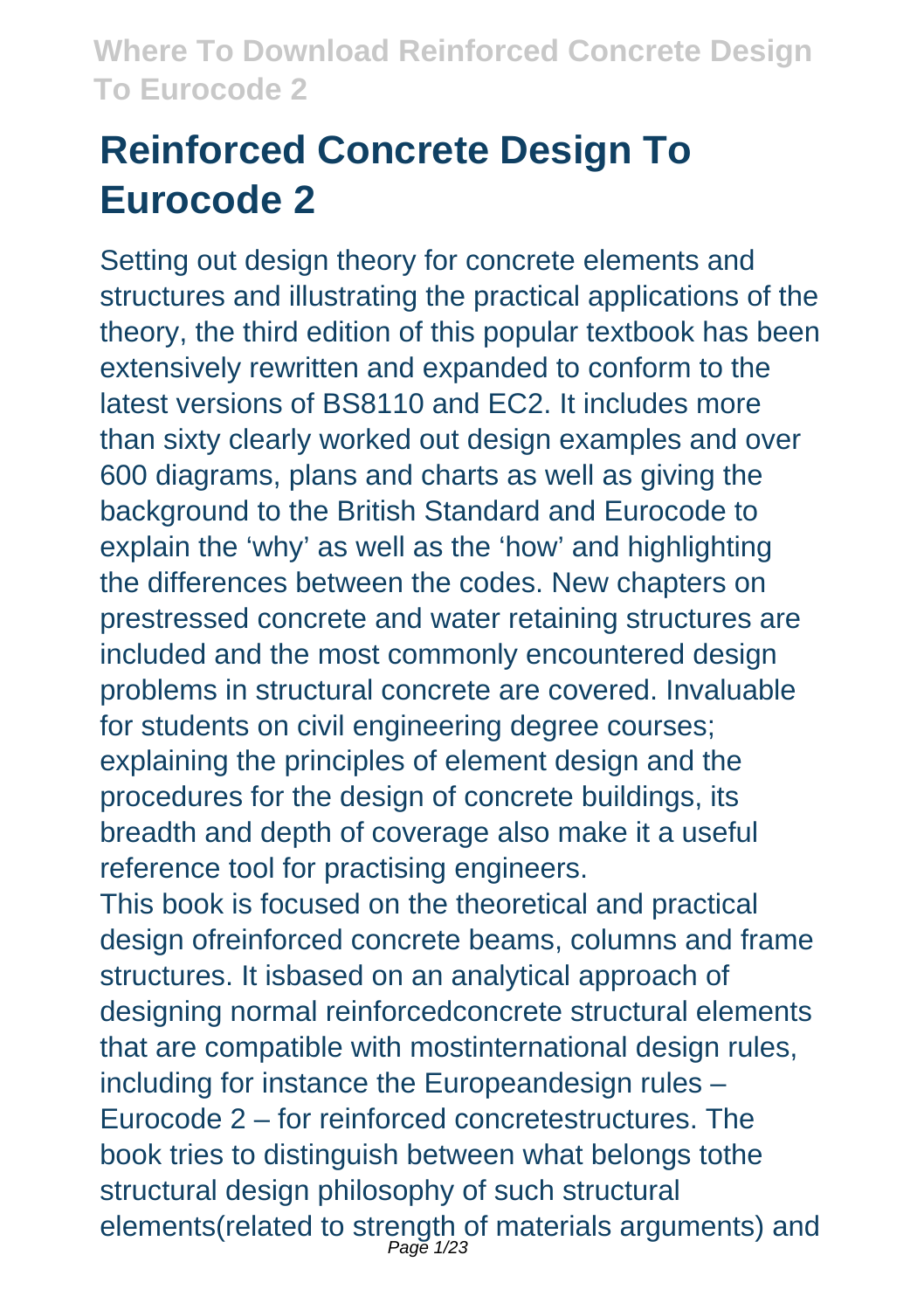what belongs tothe design rule aspects associated with specific characteristicdata (for the material or loading parameters). Reinforced ConcreteBeams, Columns and Frames – Mechanics and Design deals withthe fundamental aspects of the mechanics and design of reinforcedconcrete in general, both related to the Serviceability Limit State(SLS) and the Ultimate Limit State (ULS). A second book, entitledReinforced Concrete Beams, Columns and Frames – Section andSlender Member Analysis, deals with more advanced ULS aspects,along with instability and second-order analysis aspects. Somerecent research results including the use of non-local mechanicsare also presented. This book is aimed at Masters-level students,engineers, researchers and teachers in the field of reinforcedconcrete design. Most of the books in this area are very practicalor code-oriented, whereas this book is more theoretically based,using rigorous mathematics and mechanics tools. Contents 1. Design at Serviceability Limit State (SLS). 2. Verification at Serviceability Limit State (SLS). 3. Concepts for the Design at Ultimate Limit State (ULS). 4. Bending-Curvature at Ultimate Limit State (ULS). Appendix 1. Cardano's Method. Appendix 2. Steel Reinforcement Table. About the Authors Charles Casandjian was formerly Associate Professor at INSA(French National Institute of Applied Sciences), Rennes, France andthe chairman of the course on reinforced concrete design. He haspublished work on the mechanics of concrete and is also involved increating a web experience for teaching reinforced concrete design– BA-CORTEX. Noël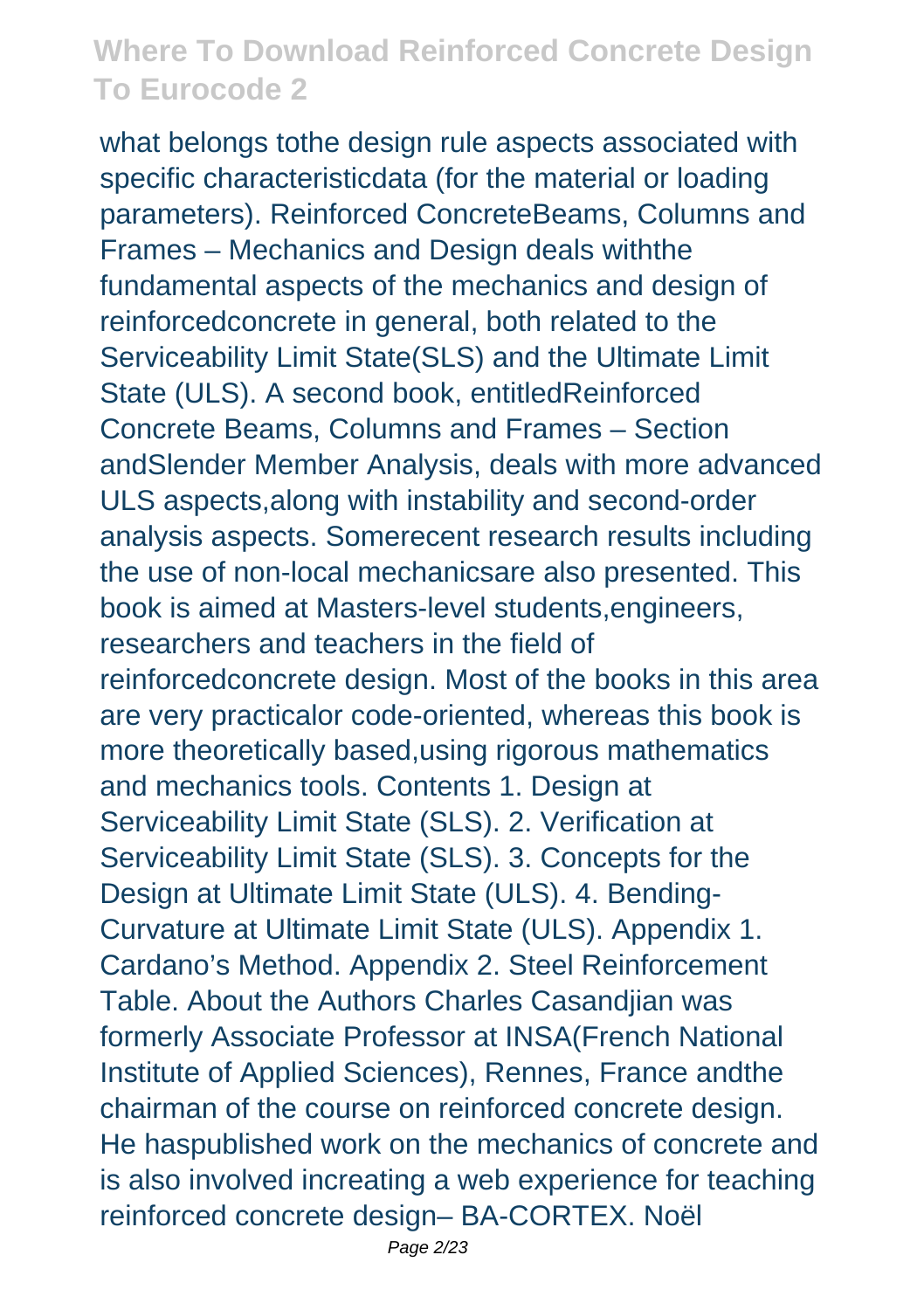Challamel is Professor in Civil Engineering at UBS,University of South Brittany in France and chairman of the EMI-ASCEStability committee. His contributions mainly concern the dynamics,stability and inelastic behavior of structural components, withspecial emphasis on Continuum Damage Mechanics (more than 70publications in International peer-reviewed journals). Christophe Lanos is Professor in Civil Engineering at theUniversity of Rennes 1 in France. He has mainly published work onthe mechanics of concrete, as well as other related subjects. He isalso involved in creating a web experience for teaching reinforcedconcrete design – BA-CORTEX. Jostein Hellesland has been Professor of Structural Mechanics atthe University of Oslo, Norway since January 1988. His contributionto the field of stability has been recognized and magnified by manyhigh-quality papers in famous international journals such asEngineering Structures, Thin-Walled Structures, Journal ofConstructional Steel Research and Journal of StructuralEngineering.

Concrete is an integral part of twenty-first century structural engineering, and an understanding of how to analyze and design concrete structures is a vital part of training as a structural engineer. With Eurocode legislation increasingly replacing British Standards, it's also important to know how this affects the way you can work with concrete. Newly revised to Eurocode 2, this second edition retains the original's emphasis on qualitative understanding of the overall behaviour of concrete structures. Now expanded, with a new chapter dedicated to case studies, worked examples, and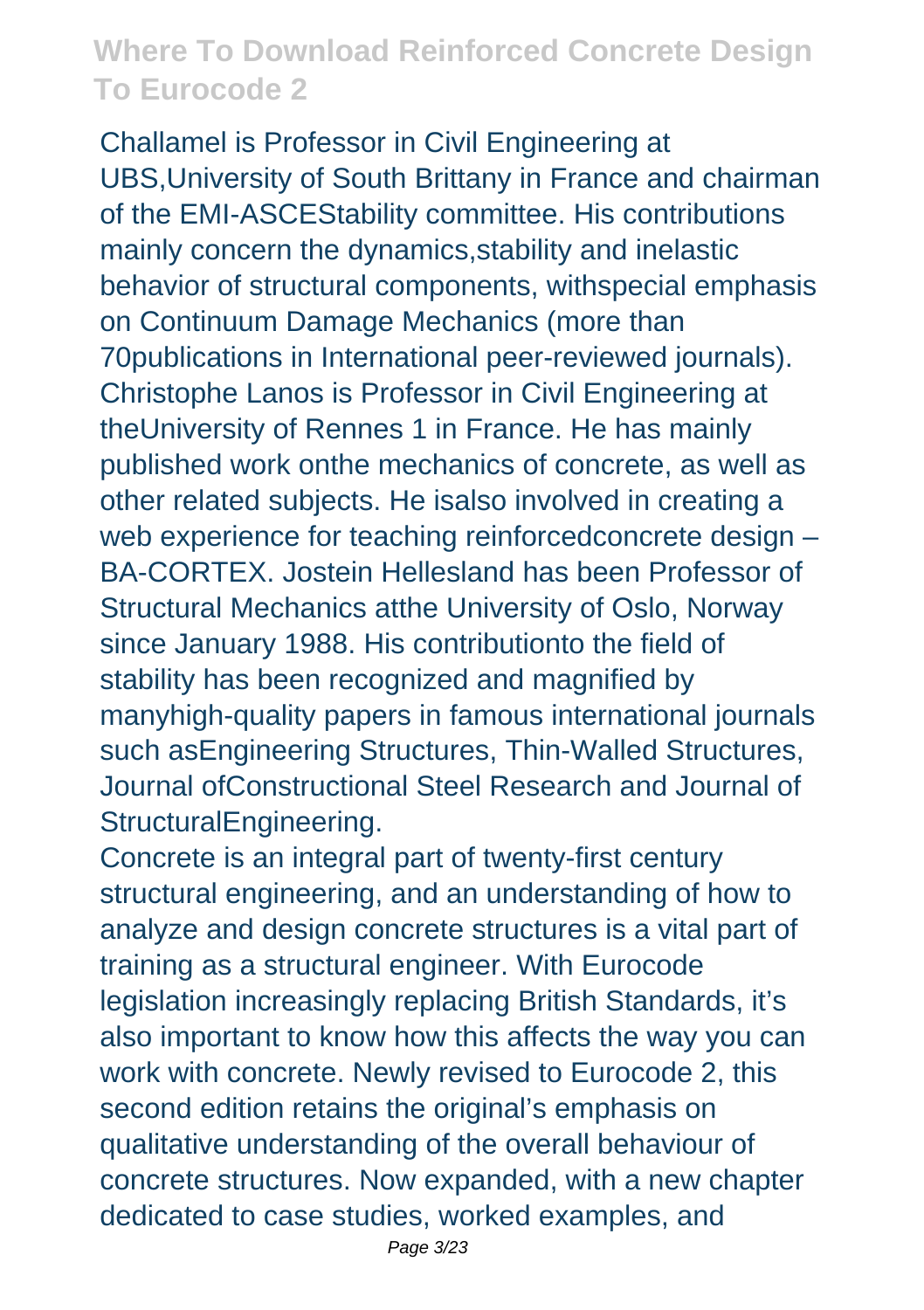exercise examples, it is an even more comprehensive guide to conceptual design, analysis, and detailed design of concrete structures. The book provides civil and structural engineering students with complete coverage of the analysis and design of reinforced and prestressed concrete structures. Great emphasis is placed on developing a qualitative understanding of the overall behaviour of structures.

Combining a theoretical background with engineering practice, Design of Steel-Concrete Composite Bridges to Eurocodes covers the conceptual and detailed design of composite bridges in accordance with the Eurocodes. Bridge design is strongly based on prescriptive normative rules regarding loads and their combinations, safety factors, material proper

This book is the companion volume to Design Examples for High Strength Steel Reinforced Concrete Columns – A Eurocode 4 Approach. Guidance is much needed on the design of high strength steel reinforced concrete (SRC) columns beyond the remit of Eurocode 4. Given the much narrower range of permitted concrete and steel material strengths in comparison to EC2 and EC3, and the better ductility and buckling resistance of SRC columns compared to steel or reinforced concrete, there is a clear need for design beyond the guidelines. This book looks at the design of SRC columns using high strength concrete, high strength structural steel and high strength reinforcing steel materials – columns with concrete cylinder strength up to 90 N/mm2, yield strength of structural steel up to 690 N/mm2 and yield strength of reinforcing steel up to 600 N/mm2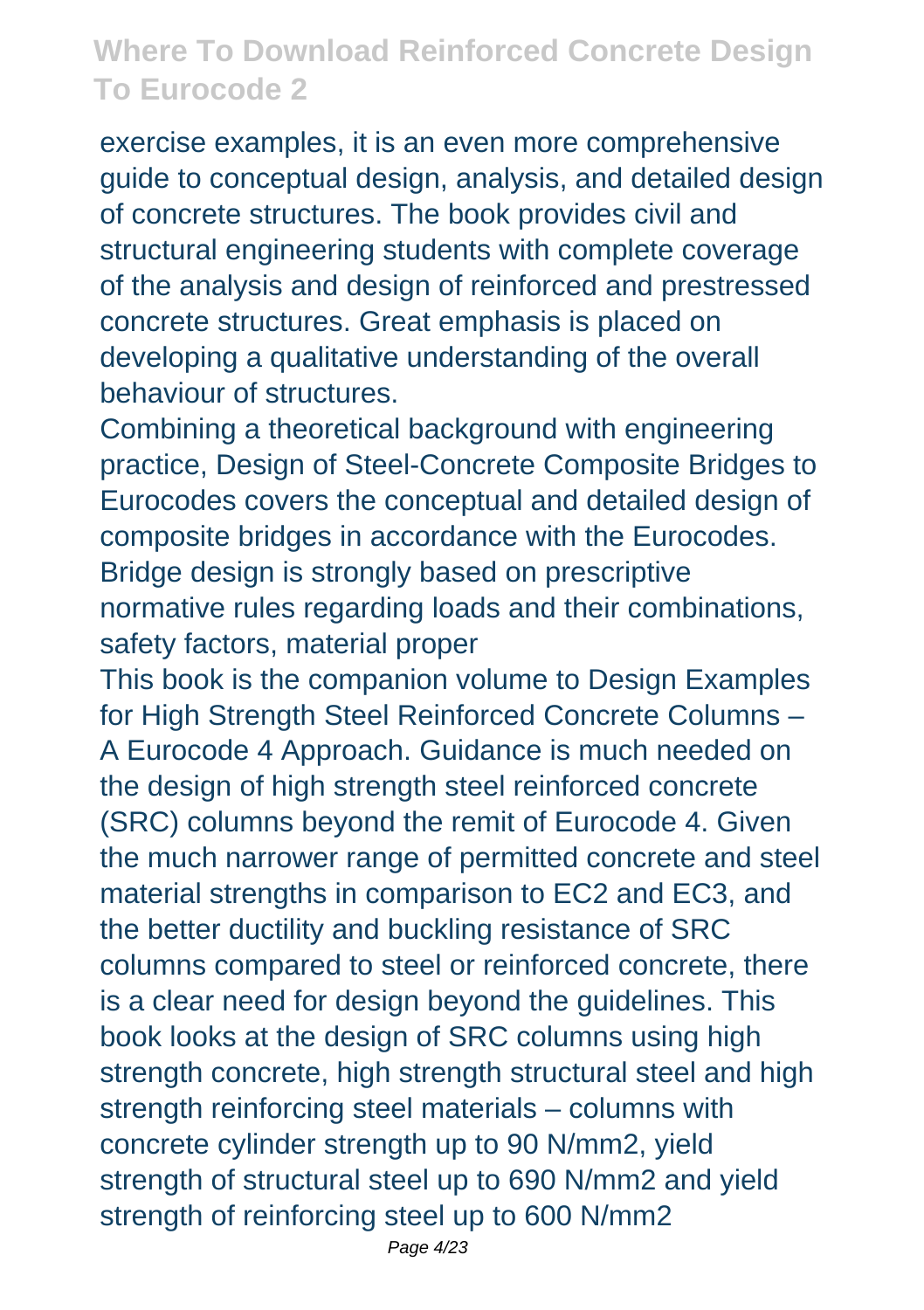respectively. The companion volume provides detailed worked examples on use of these high strength materials. This book is written primarily for structural engineers and designers who are familiar with basic EC4 design, and should also be useful to civil engineering undergraduate and graduate students who are studying composite steel concrete design and construction. Equations for design resistances are presented clearly so that they can be easily programmed into design spreadsheets for ease of use.

This book is the companion volume to Design of High Strength Steel Reinforced Concrete Columns – A Eurocode 4 Approach. This book provides a large number of worked examples for the design of high strength steel reinforced concrete (SRC) columns. It is based on the Eurocode 4 approach, but goes beyond this to give much needed guidance on the narrower range of permitted concrete and steel material strengths in comparison to EC2 and EC3, and the better ductility and buckling resistance of SRC columns compared to steel or reinforced concrete. Special considerations are given to resistance calculations that maximize the full strength of the materials, with concrete cylinder strength up to 90 N/mm2, yield strength of structural steel up to 690 N/mm2 and yield strength of reinforcing steel up to 600 N/mm2 respectively. These examples build on the design principles set out in the companion volume, allowing the readers to practice and understand the EC4 methodology easily. Structural engineers and designers who are familiar with basic EC4 design should find these design examples particularly helpful, whilst engineering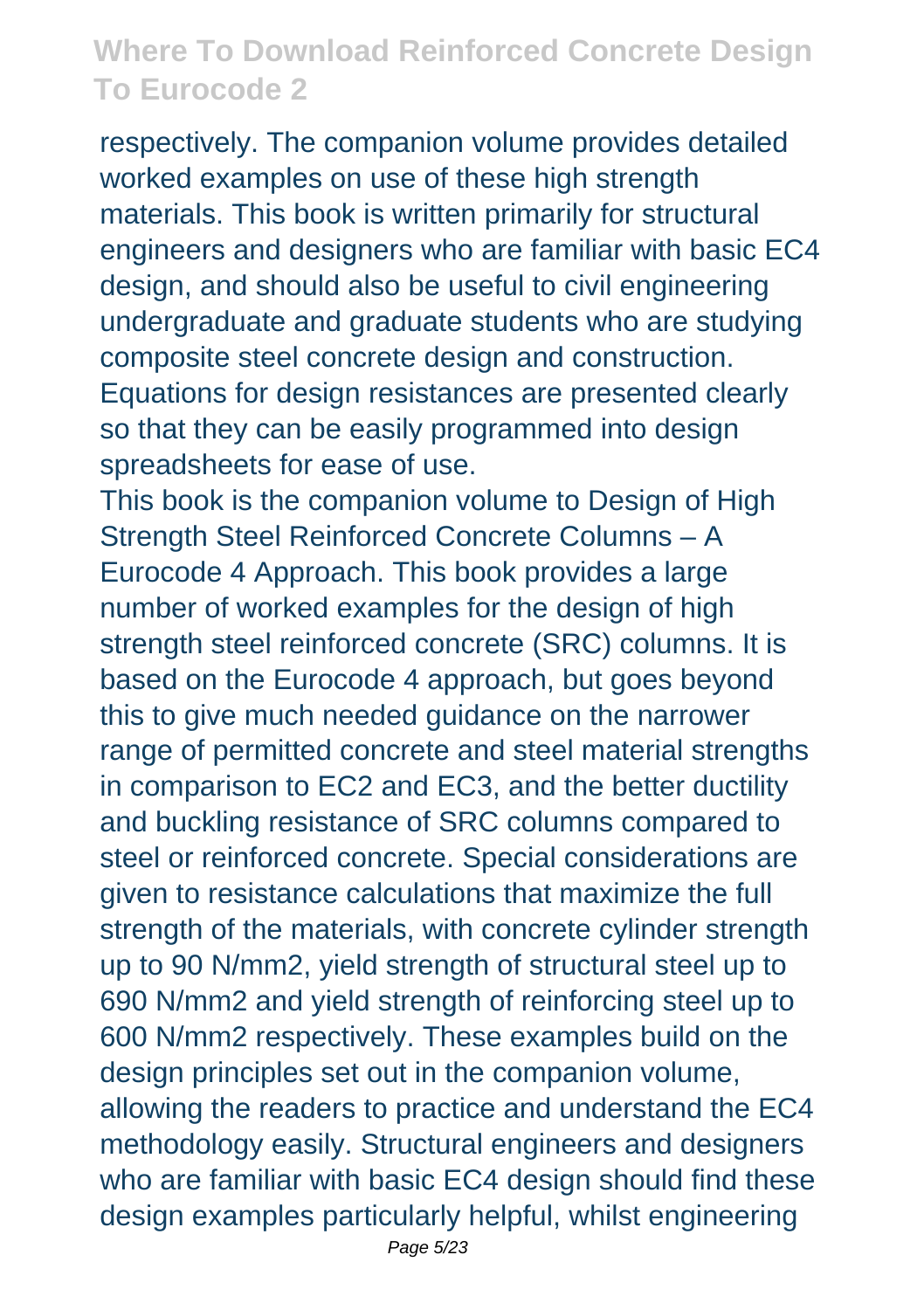undergraduate and graduate students who are studying composite steel concrete design and construction should easily gain further understanding from working through the worked examples which are set out in a step-by-step clearly fashion.

Annotation - Basis of design - Materials - Durability - Structural analysis - Ultimate limit states - Serviceability limit states - Detailing of reinforcement and prestressing tendons - Detailing for members and particular rules - Additional rules for precast concrete structures - Design for the execution stages.

This fourth edition of a bestselling textbook has been extensively rewritten and expanded in line with the current Eurocodes. It presents the principles of the design of concrete elements and of complete structures, with practical illustrations of the theory. It explains the background to the Eurocode rules and goes beyond the core topics to cover the design of foundations, retaining walls, and water retaining structures. The text includes more than sixty worked out design examples and more than six hundred diagrams, plans, and charts. It suitable for civil engineering courses and is a useful reference for practicing engineers.

This textbook describes the basic mechanical features of concrete and explains the main resistant mechanisms activated in the reinforced concrete structures and foundations when subjected to centred and eccentric axial force, bending moment, shear, torsion and prestressing. It presents a complete set of limit-state design criteria of the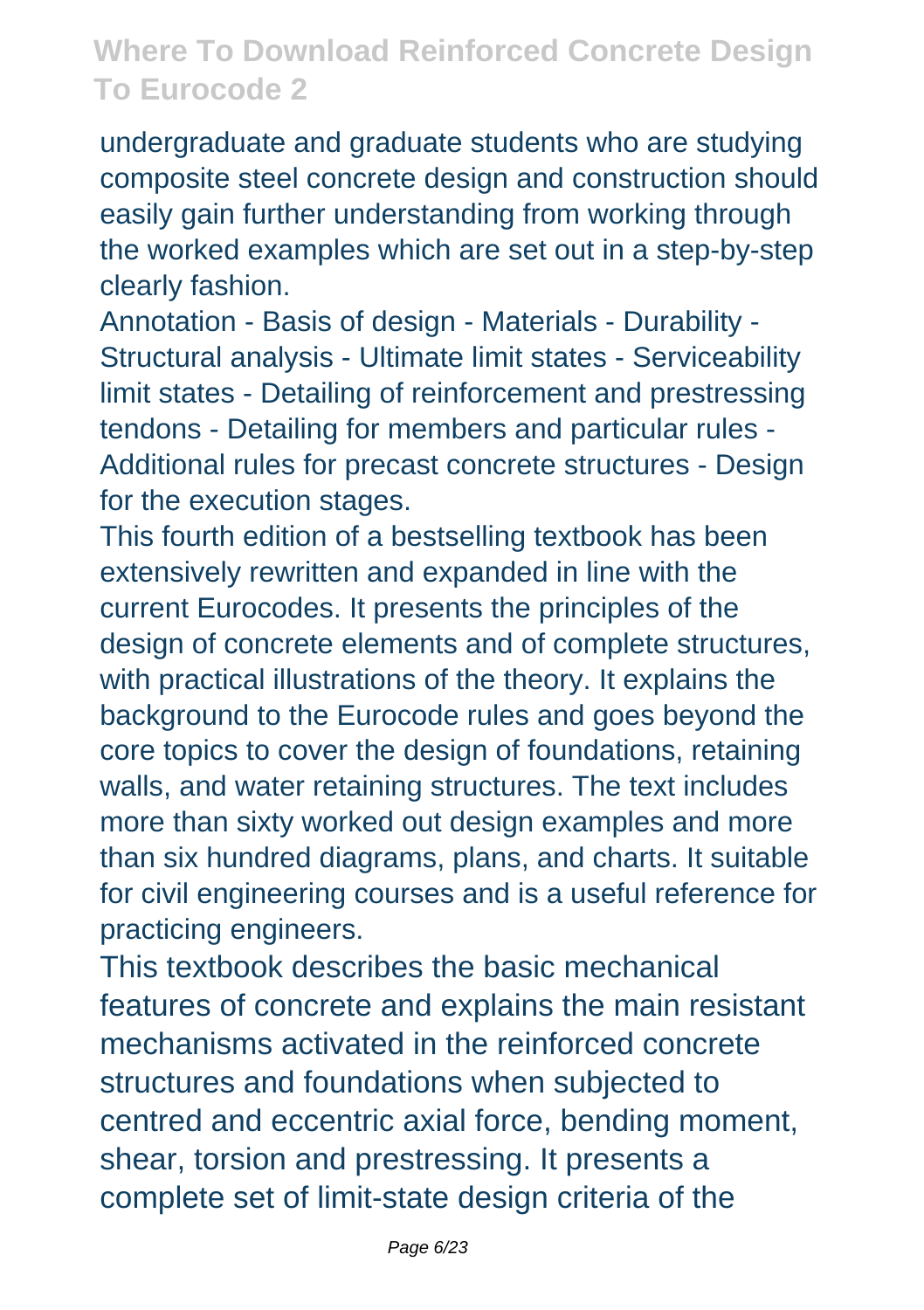modern theory of RC incorporating principles and rules of the final version of the official Eurocode 2. This textbook examines methodological more than notional aspects of the presented topics, focusing on the verifications of assumptions, the rigorousness of the analysis and the consequent degree of reliability of results. Each chapter develops an organic topic, which is eventually illustrated by examples in each final paragraph containing the relative numerical applications. These practical end-of-chapter appendices and intuitive flow-charts ensure a smooth learning experience. The book stands as an ideal learning resource for students of structural design and analysis courses in civil engineering. building construction and architecture, as well as a valuable reference for concrete structural design professionals in practice.

Eurocode 2 is the key document for future structural design in concrete throughout Europe. To use the Code effectively, structural engineers need a range of aids in the form of flow charts, design charts and simplified procedures. This book provides all of these, and is written with the authority of collaborative work by members of the Concrete Societies of the UK, the Netherlands and Germany. The preparation of the book has been funded under the SPRINT European Community programme for innovation and technology transfer.

This handbook aims to assist designers to apply Page 7/23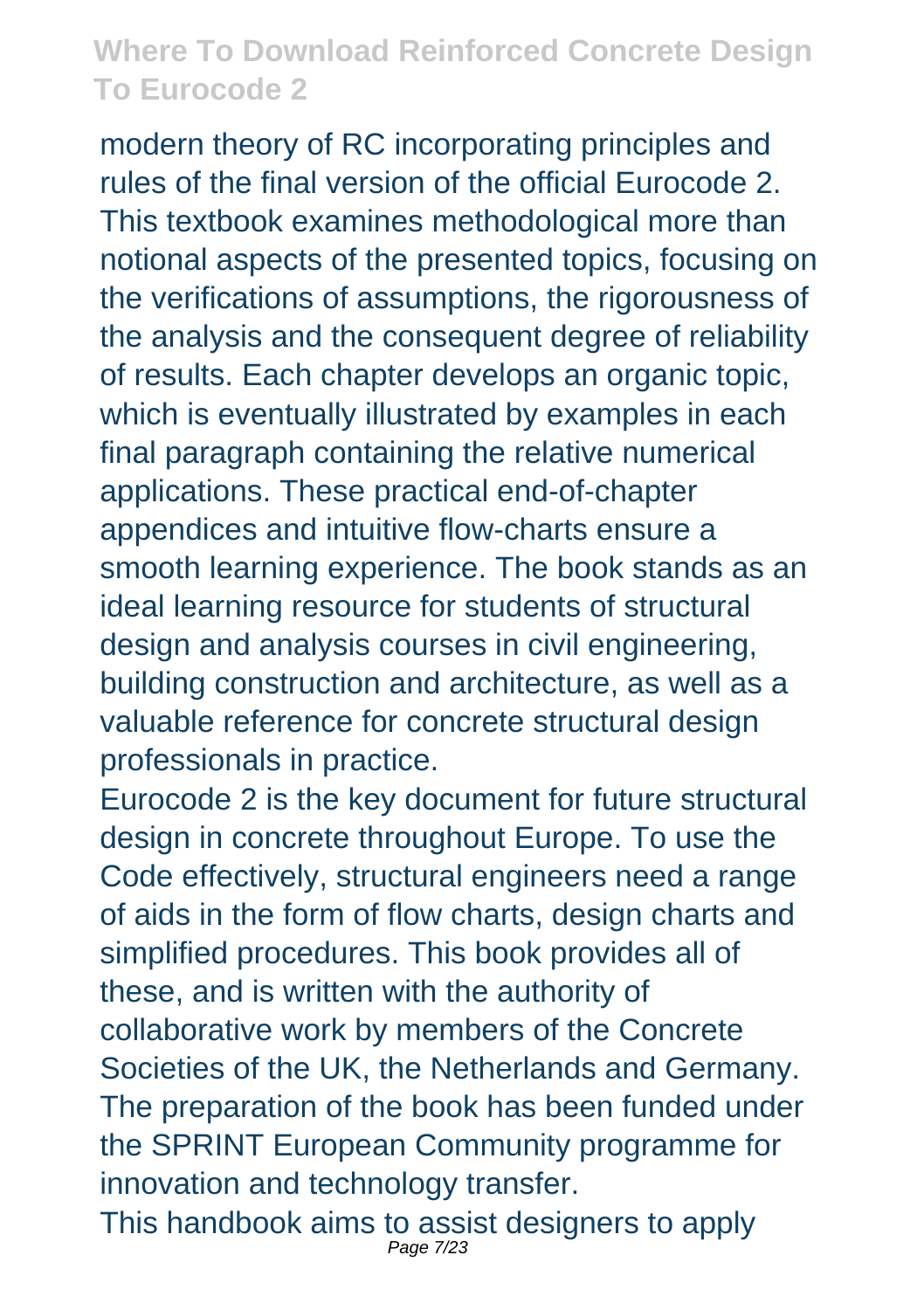Eurocode 2 by explaining the background to, and the intention of, the provisions indicating the most convenient design approaches, comparing the provisions with those in BS 8110 presenting design aids, charts and examples.

This third edition of a popular textbook is a concise single-volume introduction to the design of structural elements in concrete, steel, timber, masonry, and composites. It provides design principles and guidance in line with both British Standards and Eurocodes, current as of late 2007. Topics discussed include the philosophy of design, basic structural concepts, and material properties. After an introduction and overview of structural design, the book is conveniently divided into sections based on British Standards and Eurocodes.

The Structural Engineer's Pocket Book British Standards Edition is the only compilation of all tables, data, facts and formulae needed for scheme design to British Standards by structural engineers in a handy-sized format. Bringing together data from many sources into a compact, affordable pocketbook, it saves valuable time spent tracking down information needed regularly. This second edition is a companion to the more recent Eurocode third edition. Although small in size, this book contains the facts and figures needed for preliminary design whether in the office or on-site. Based on UK conventions, it is split into 14 sections including Page 8/23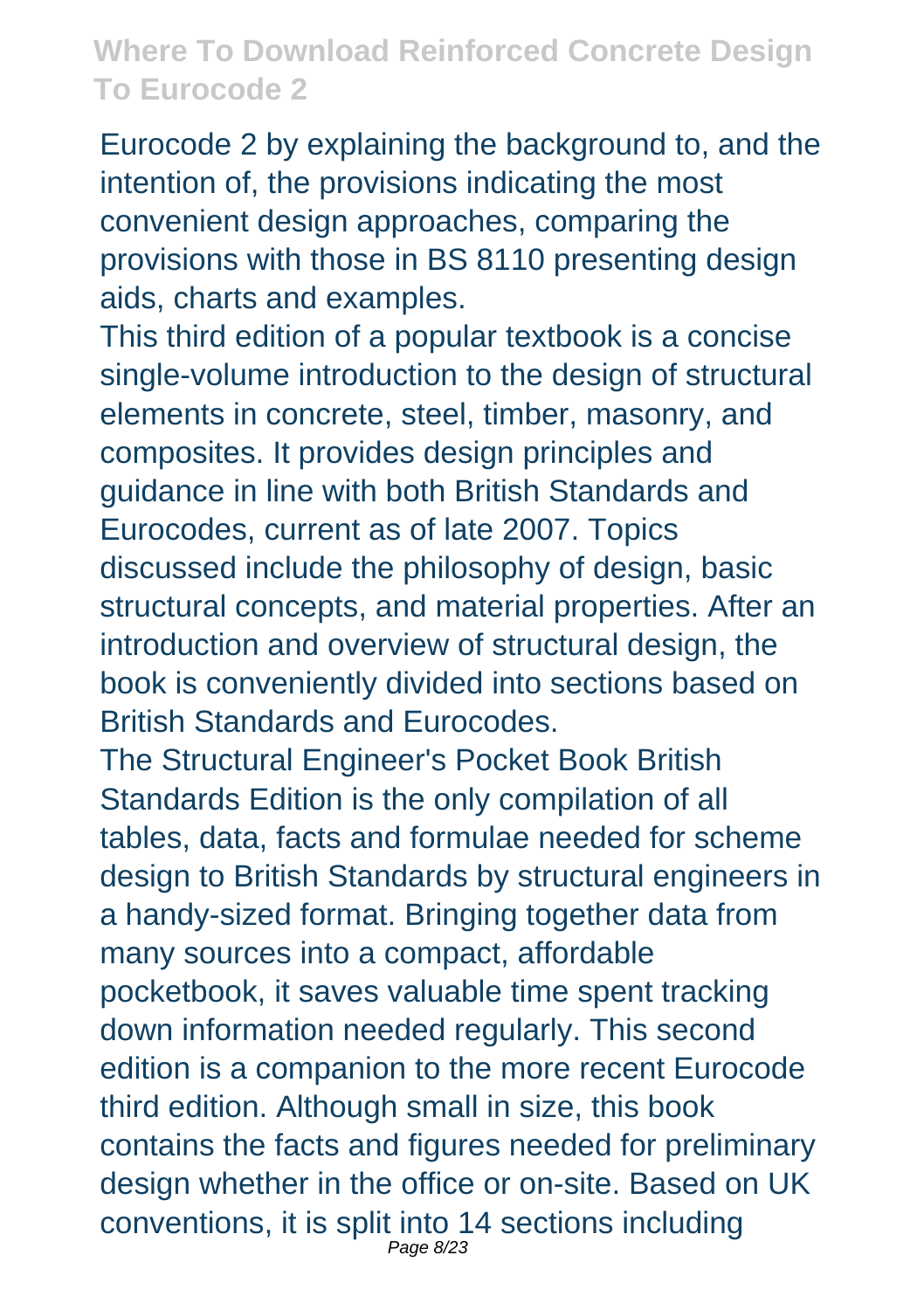geotechnics, structural steel, reinforced concrete, masonry and timber, and includes a section on sustainability covering general concepts, materials, actions and targets for structural engineers. The best-selling Reinforced Concrete Design provides a straightforward and practical introduction to the principles and methods used in the design of reinforced and prestressed concrete structures. The book contains many worked examples to illustrate the various aspects of design that are presented in the text. The seventh edition of the text has been fully revised and updated to reflect the interpretation and use of Eurocode 2 since its introduction. Students and practitioners, both in the UK and elsewhere in the world where Eurocode 2 has been adopted, will find it a concise guide both to the basic theory and to appropriate design procedures. Design charts, tables and formulae are included as design aids and, for ease of reference, an appendix contains a summary of important design information. Features of the seventh edition are: • Completely revised to reflect recent experience of the usage of Eurocode 2 since its introduction in 2004 and its adoption in the UK as a design standard in 2010 • Further examples of the theory put into practice • A new chapter on water retaining structures in accordance with Eurocode 2, Part 3 • New sections on, for example, design processes including conceptual design, deep beams and an expanded Page 9/23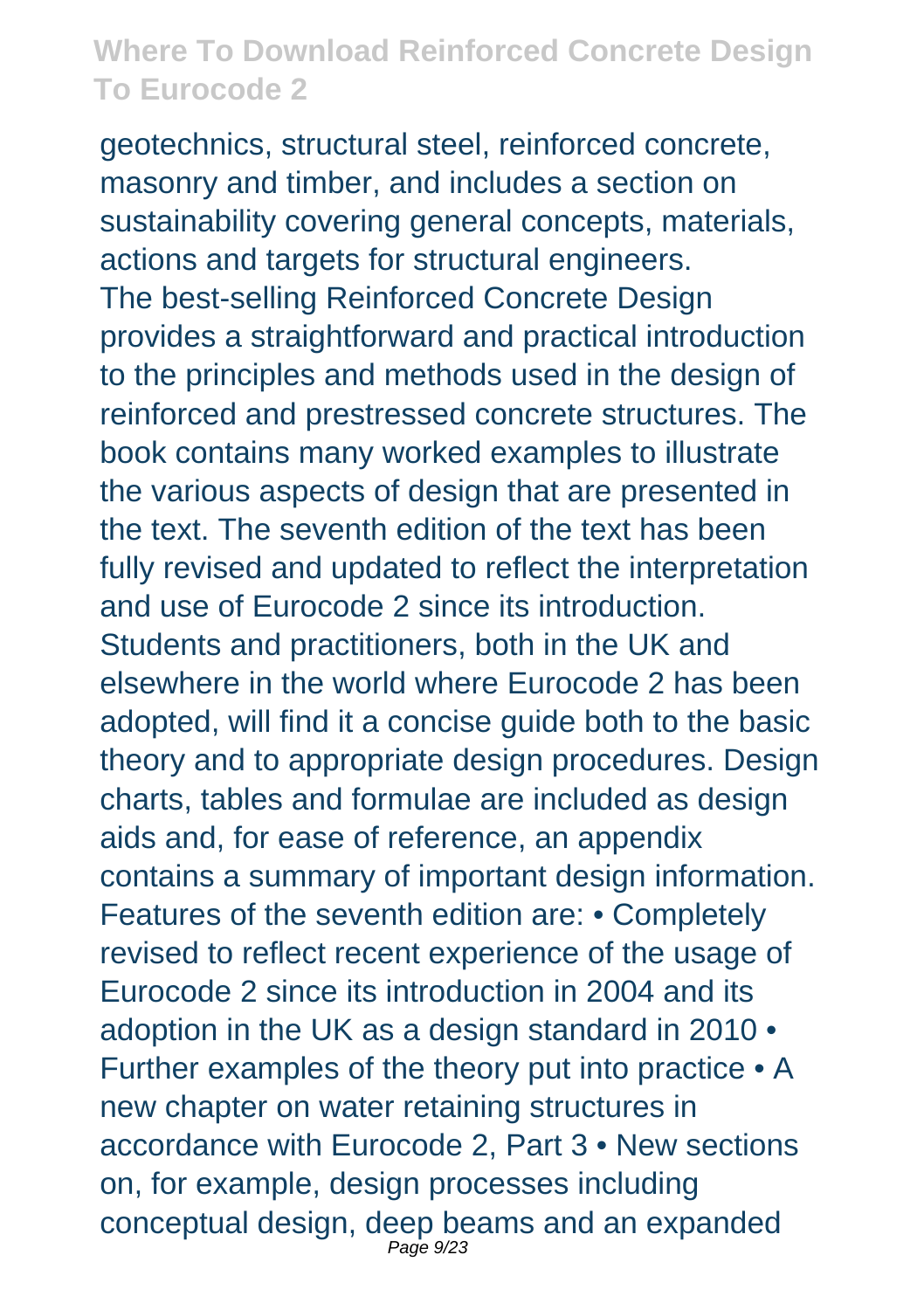treatment of designing for fire resistance From China to Kuala Lumpur to Dubai to downtown New York, amazing buildings and unusual structures create attention with the uniqueness of their design. While attractive to developers and investors, the safe and economic design and construction of reinforced concrete buildings can sometimes be problematic. Advanced Materials and Techniques for Rein This book is focused on the theoretical and practical design of reinforced concrete beams, columns and frame structures. It is based on an analytical approach of designing normal reinforced concrete structural elements that are compatible with most international design rules, including for instance the European design rules – Eurocode 2 – for reinforced concrete structures. The book tries to distinguish between what belongs to the structural design philosophy of such structural elements (related to strength of materials arguments) and what belongs to the design rule aspects associated with specific characteristic data (for the material or loading parameters). A previous book, entitled Reinforced Concrete Beams, Columns and Frames – Mechanics and Design, deals with the fundamental aspects of the mechanics and design of reinforced concrete in general, both related to the Serviceability Limit State (SLS) and the Ultimate Limit State (ULS), whereas the current book deals with more advanced ULS aspects, along with instability and second-order Page 10/23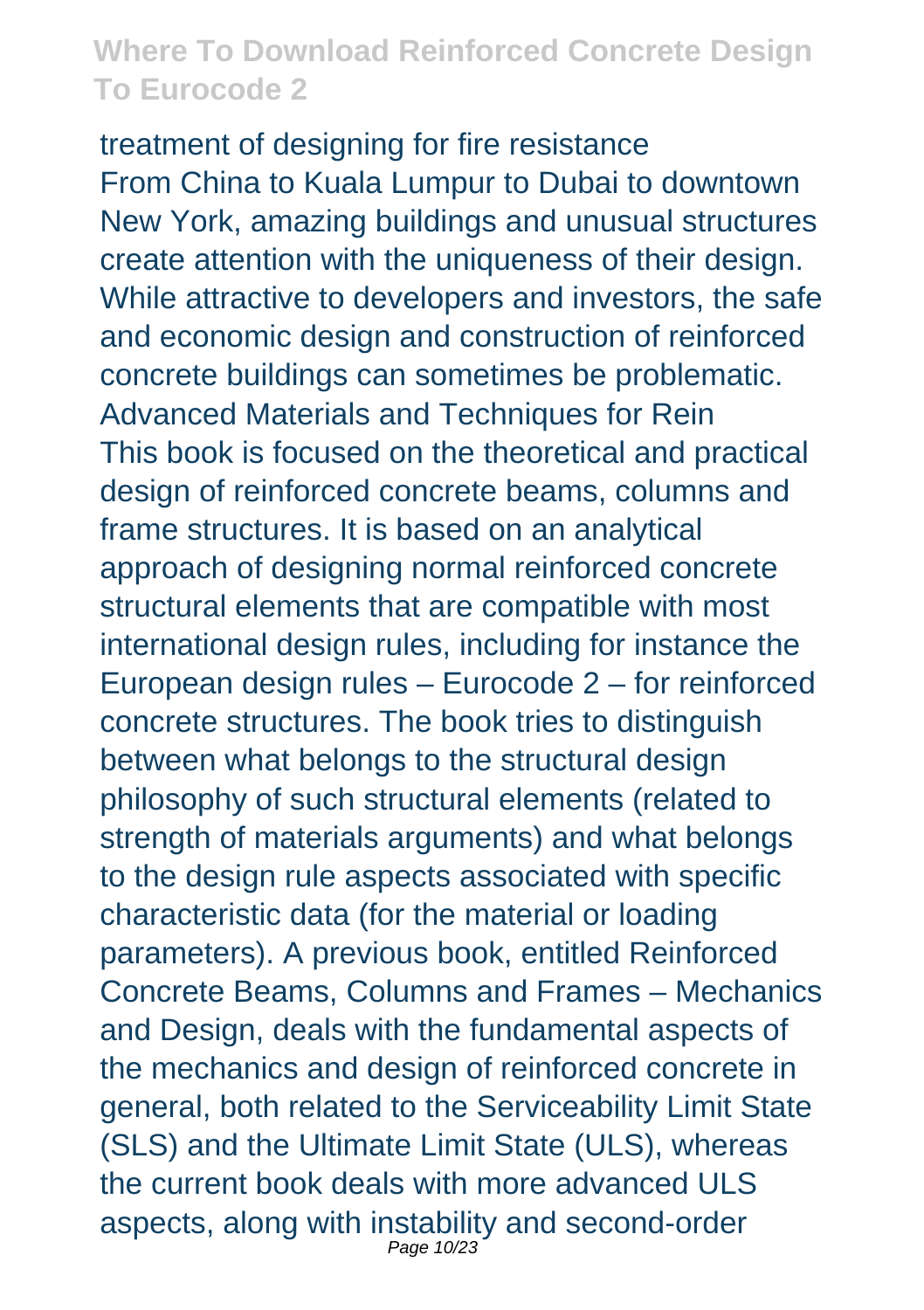analysis aspects. Some recent research results including the use of non-local mechanics are also presented. This book is aimed at Masters-level students, engineers, researchers and teachers in the field of reinforced concrete design. Most of the books in this area are very practical or code-oriented, whereas this book is more theoretically based, using rigorous mathematics and mechanics tools. Contents 1. Advanced Design at Ultimate Limit State (ULS). 2. Slender Compression Members – Mechanics and Design. 3. Approximate Analysis Methods. Appendix 1. Cardano's Method. Appendix 2. Steel Reinforcement Table. About the Authors Jostein Hellesland has been Professor of Structural Mechanics at the University of Oslo, Norway since January 1988. His contribution to the field of stability has been recognized and magnified by many highquality papers in famous international journals such as Engineering Structures, Thin-Walled Structures, Journal of Constructional Steel Research and Journal of Structural Engineering. Noël Challamel is Professor in Civil Engineering at UBS, University of South Brittany in France and chairman of the EMI-ASCE Stability committee. His contributions mainly concern the dynamics, stability and inelastic behavior of structural components, with special emphasis on Continuum Damage Mechanics (more than 70 publications in International peer-reviewed journals). Charles Casandjian was formerly Page 11/23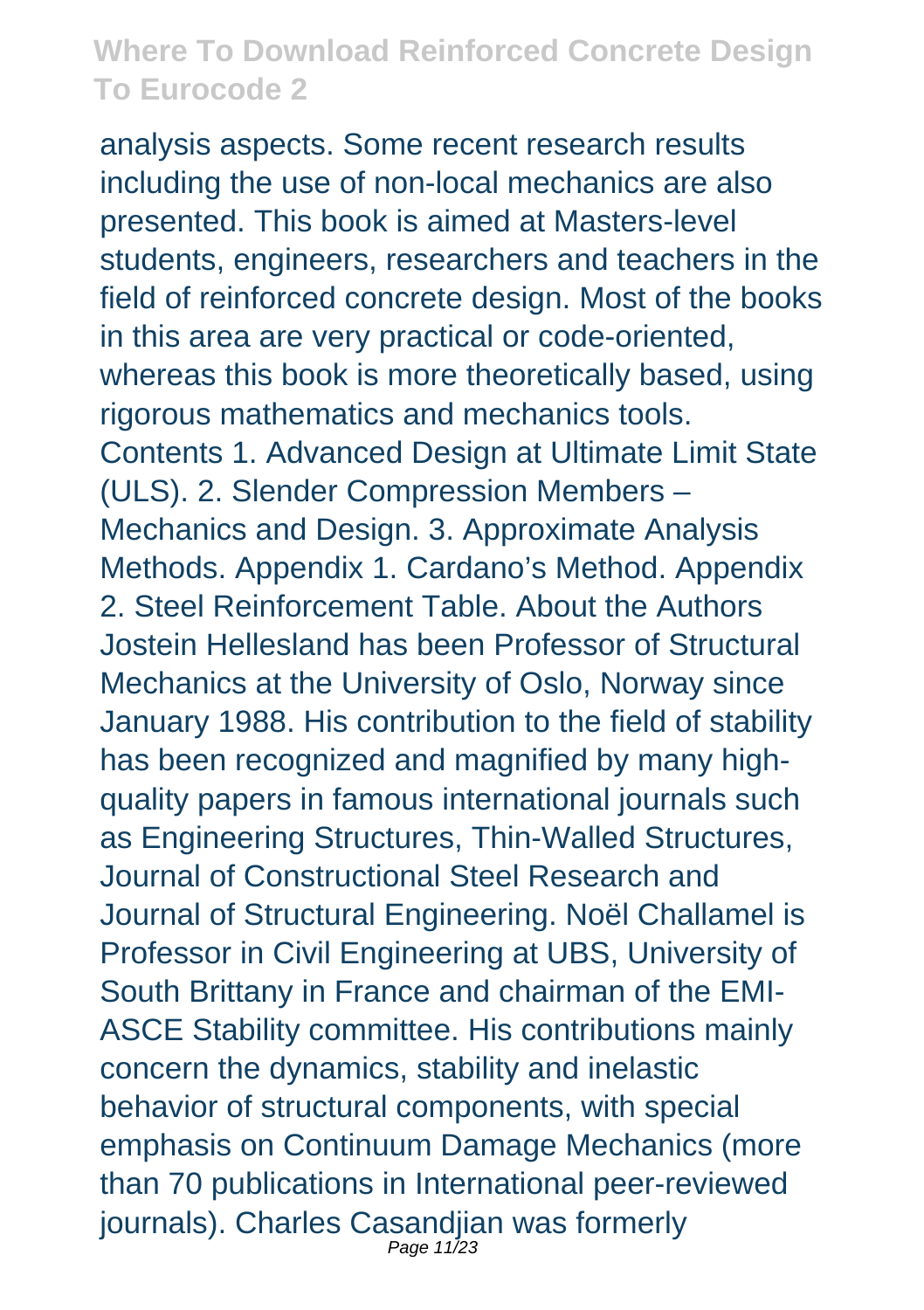Associate Professor at INSA (French National Institute of Applied Sciences), Rennes, France and the chairman of the course on reinforced concrete design. He has published work on the mechanics of concrete and is also involved in creating a web experience for teaching reinforced concrete design – BA-CORTEX. Christophe Lanos is Professor in Civil Engineering at the University of Rennes 1 in France. He has mainly published work on the mechanics of concrete, as well as other related subjects. He is also involved in creating a web experience for teaching reinforced concrete design – BA-CORTEX. This text is developed from the established and wellknown textbook Reinforced Concrete Design. It adopts the same format of presentation to cover the design and detailing of reinforced and prestressed concrete members and structures to the new Eurocode for the design of concrete structures (Eurocode 2: Design of Concrete Structures, Part 1). The book aims to give a straightforward and practical introduction to the principles and methods used in the design of reinforced and prestressed concrete structures and presents numerous worked examples to illustrate the various aspects of design. Although the detailed methods considered are generally according to EC2 much of the theory presented is also of a fundamental nature. Appropriate design charts, tables and formulae are presented as design aids and, for ease of reference, a summary of Page 12/23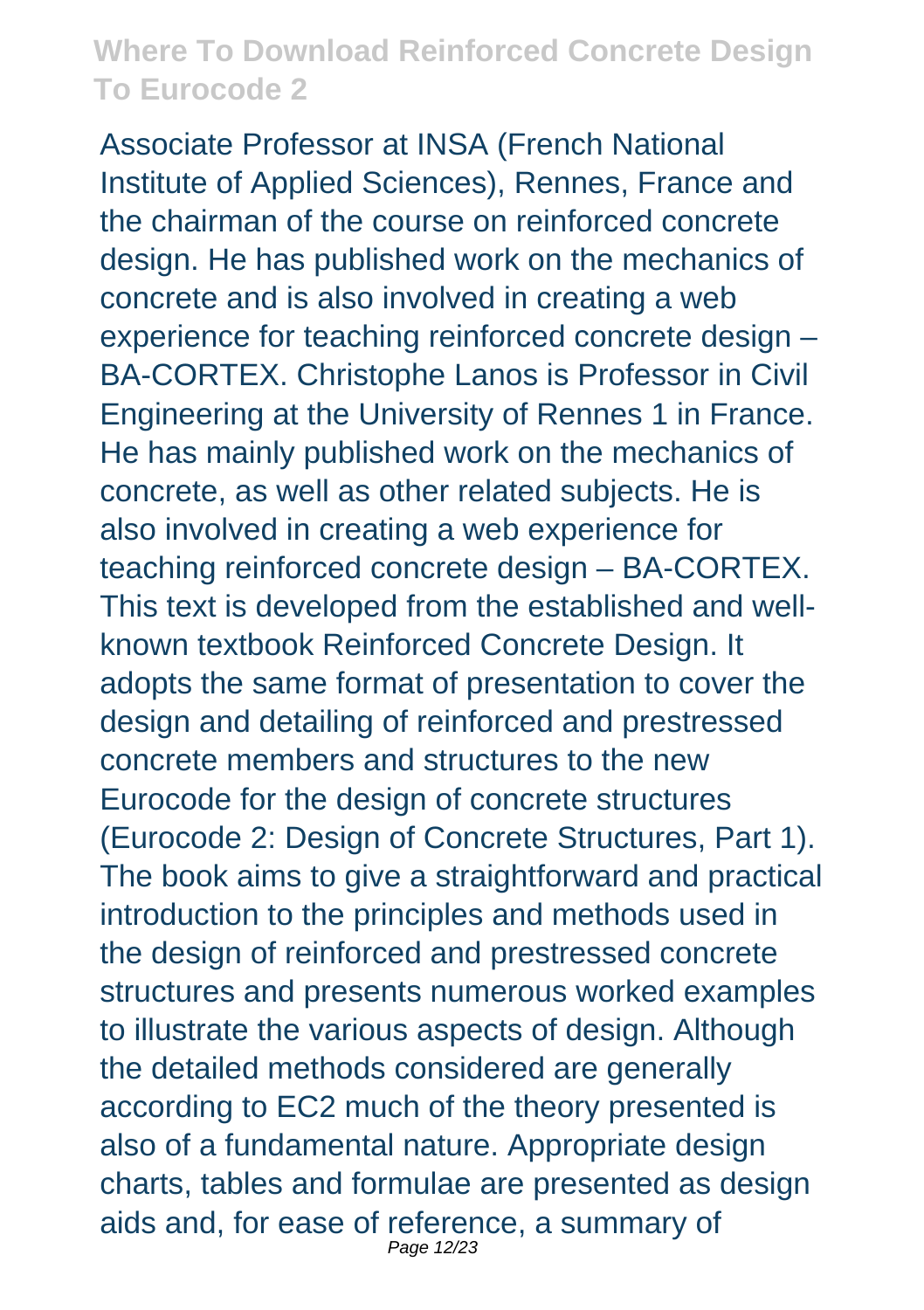important design equations together with design tables and charts are presented in the Appendix. "Reinforced Concrete Design provides a straightforward and practical introduction to the principles and methods used in the design of reinforced and prestressed concrete structures. The book contains many worked examples to illustrate the various aspects of design that are involved." "Fully revised and updated to conform to the final version of Eurocode 2, students and practitioners alike will find it a concise guide both to the basic theory and to design procedures. Appropriate charts, tables and formulae are included as design aids and, for ease of reference, an appendix contains a summary of important design information."--BOOK JACKET.

An Original Source of Expressions and Tools for the Design of Concrete Elements with Eurocode Seismic design of concrete buildings needs to be performed to a strong and recognized standard. Eurocode 8 was introduced recently in the 30 countries belonging to CEN, as part of the suite of Structural Eurocodes, and it represents the first European Standard for seismic design. It is also having an impact on seismic design standards in countries outside Europe and will be applied there for the design of important facilities. This book: Contains the fundamentals of earthquakes and their effects at the ground level, as these are affected by local soil Page 13/23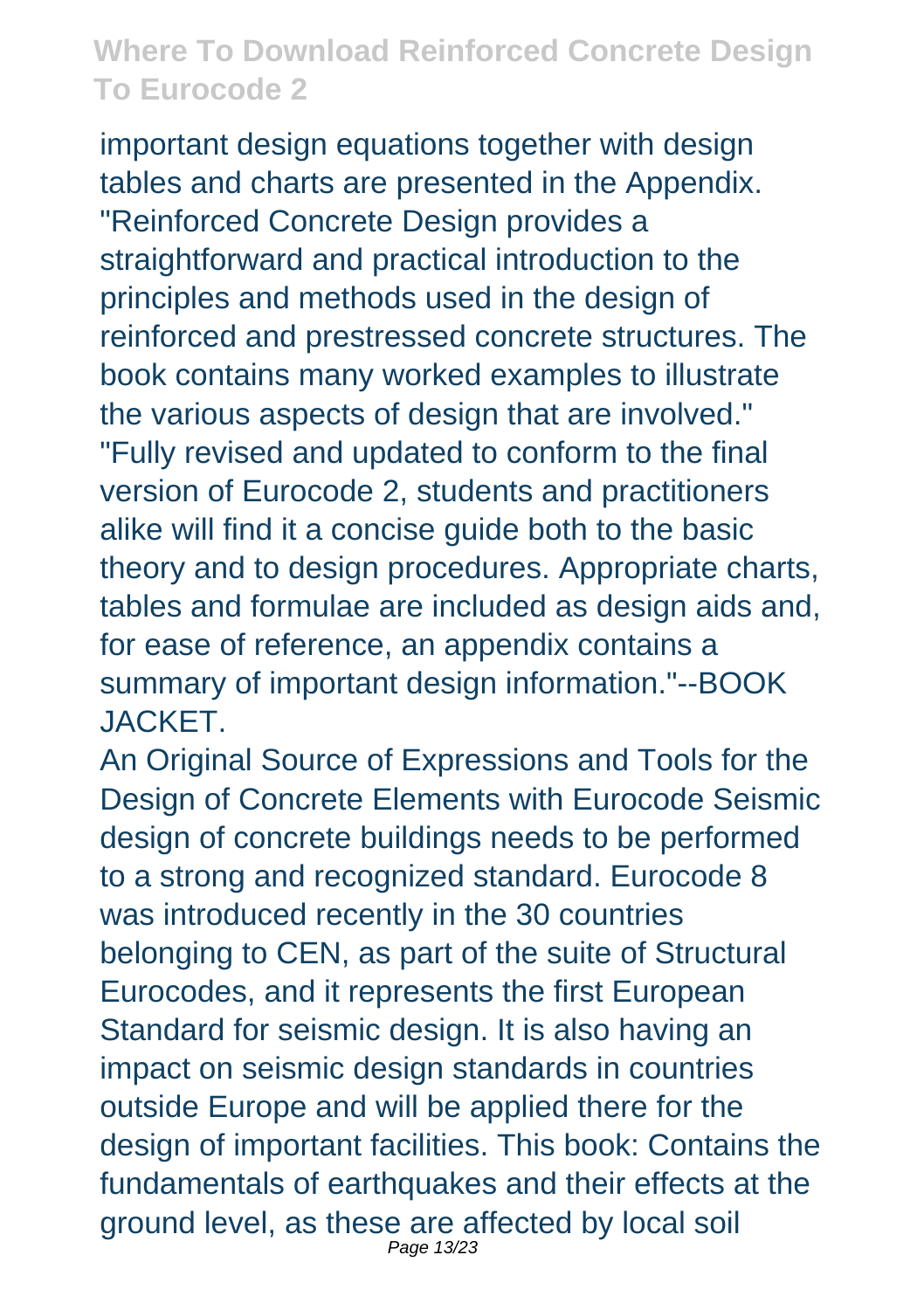conditions, with particular reference to EC8 rules Provides guidance for the conceptual design of concrete buildings and their foundations for earthquake resistance Overviews and exemplifies linear and nonlinear seismic analysis of concrete buildings for design to EC8 and their modelling Presents the application of the design verifications, member dimensioning and detailing rules of EC8 for concrete buildings, including their foundations Serves as a commentary of the parts of EC8 relevant to concrete buildings and their foundations, supplementing them and explaining their proper application Seismic Design of Concrete Buildings to Eurocode 8 suits graduate or advanced undergraduate students, instructors running courses on seismic design and practicing engineers interested in the sound application of EC8 to concrete buildings. Alongside simpler examples for analysis and detailed design, it includes a comprehensive case study of the conceptual design, analysis and detailed design of a realistic building with six stories above grade and two basements, with a complete structural system of walls and frames. Homework problems are given at the end of some of the chapters.

This established textbook sets out the principles of limit state design and of its application to reinforced and prestressed concrete members and structures. It will appeal both to students and design engineers. Page 14/23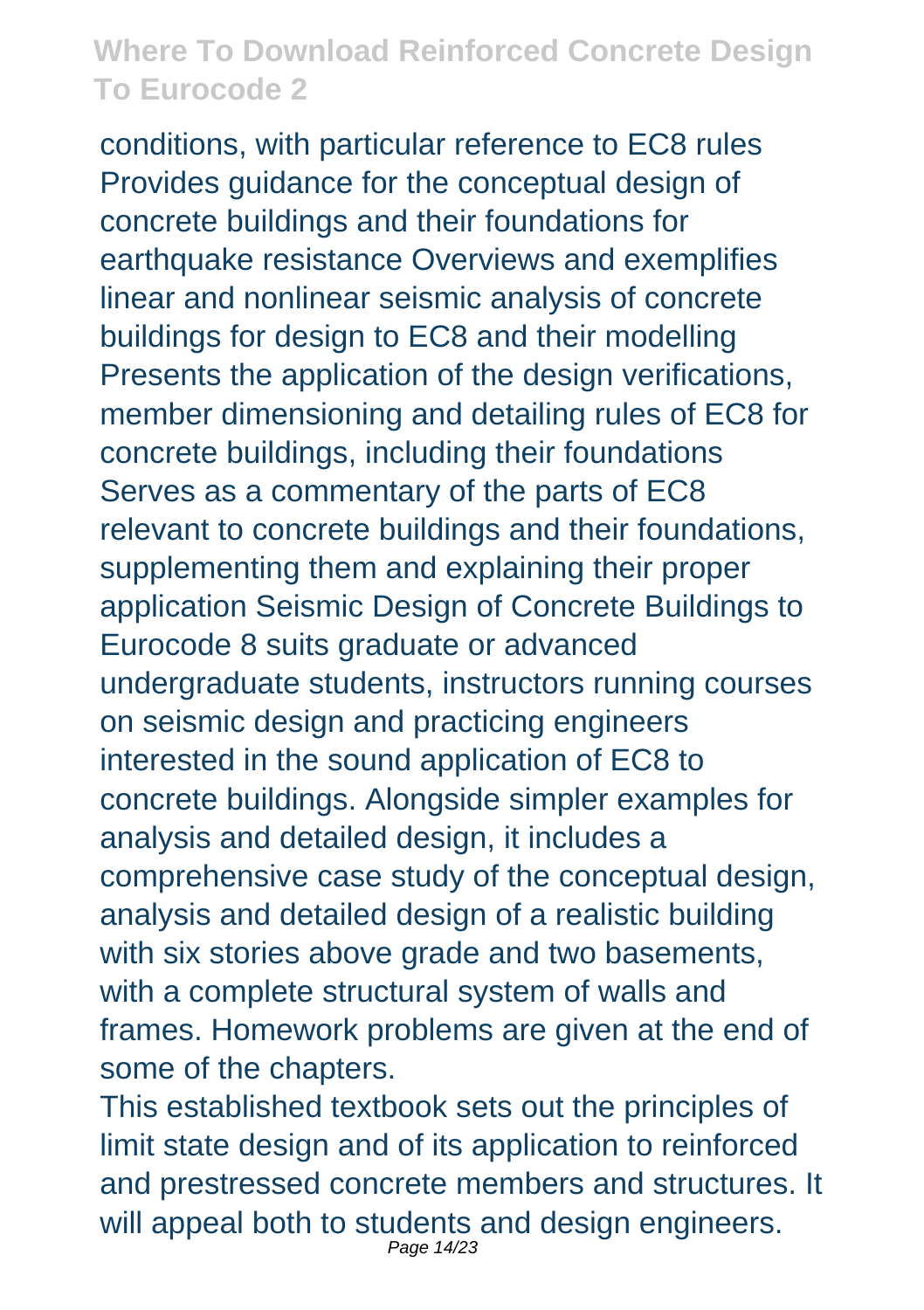The fourth edition incorporates information on the recently introduced British Standard Code of practice for water retaining structures BS8007. The authors have also taken the opportunity of making minor revisions, generally based on the recommendations of BS8110.

Detailing is an essential part of the design process. This thorough reference guide for the design of reinforced concrete structures is largely based on Eurocode 2 (EC2), plus other European design standards such as Eurocode 8 (EC8), where appropriate.With its large format, double-page spread layout, this book systematically details 213 structural

Publisher Description

The transition from national standards for concrete structural design to Eurocode EN 1992 is the biggest change to concrete design for decades.This new edition of Concrete Design explains the key differences between BS8110 and EN1992, and teaches the fundamentals of the design of concrete structures to comply with the Eurocodes.With many illustrations and worked examples, this accessible textbook teaches the essentials of concrete design to EN1992 to students and professionals alike. This book contains auxiliary calculation tools to facilitate the safety assessment of reinforced concrete sections. Essential parameters in the design to the ultimate limit state of resistance such Page 15/23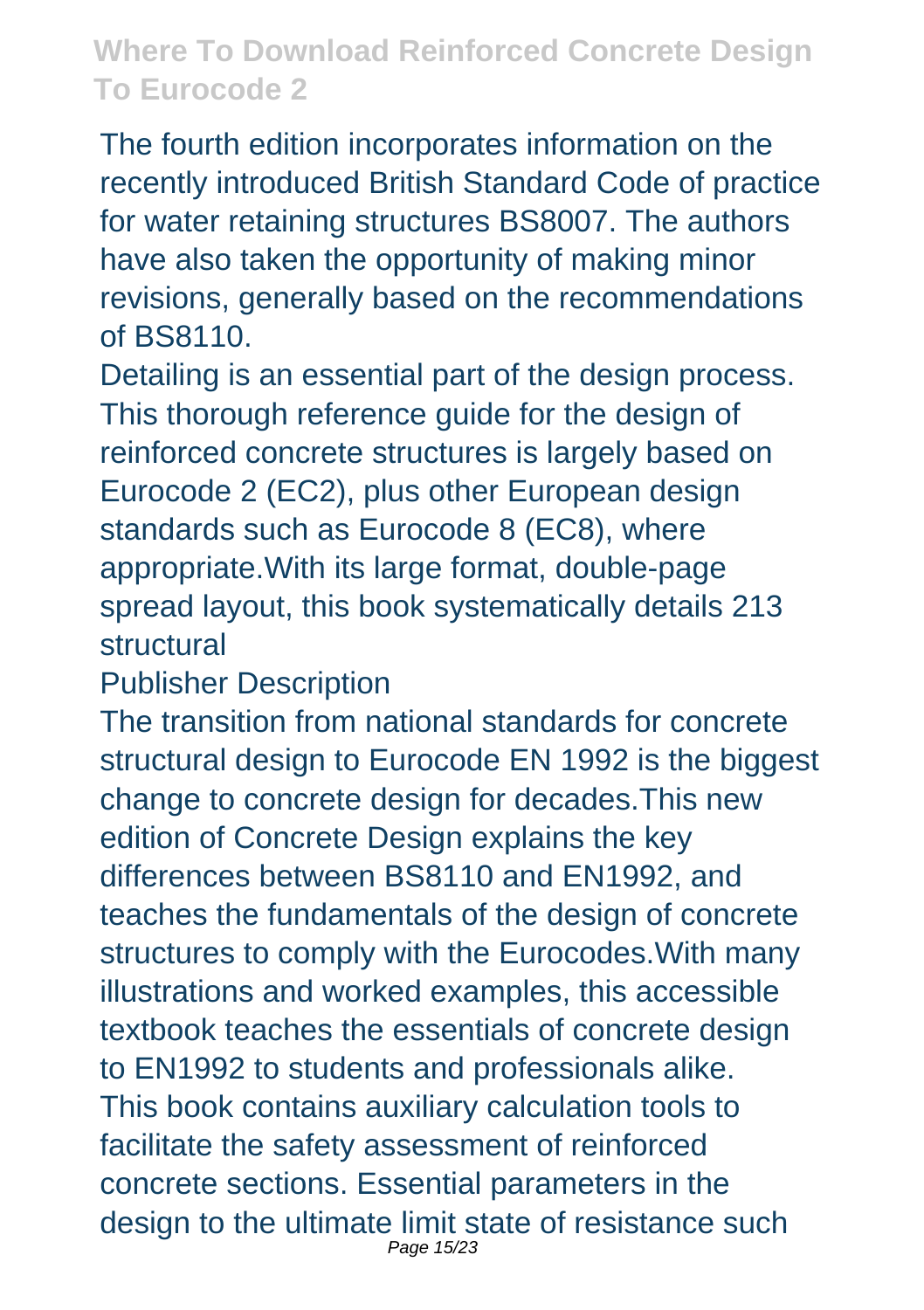as the percentage of reinforcement and the position of the neutral axis in concrete cross-sections, as well as the control of the maximum stresses in service limit states are provided by these tools. A set of tables, charts and diagrams used to design crosssections of reinforced and prestressed concrete structures are supplied. The most current beams and columns cross-sections namely, rectangular, circular and T-sections are considered. These tools have been prepared in line with the provisions of the new European regulations, with particular reference to Eurocode 2 – Design of Concrete Structures. The book stands as an ideal learning resource for students of structural design and analysis courses in civil engineering, building construction and architecture, as well as a valuable reference for concrete structural design professionals in practice. The costs of inadequate earthquake engineering are huge, especially for reinforced concrete buildings. This book presents the principles of earthquake-resistant structural engineering, and uses the latest tools and techniques to give practical design guidance to address single or multiple seismic performance levels. It presents an elegant, simple and theoretically coherent design framework. Required strength is determined on the basis of an estimated yield displacement and desired limits of system ductility and drift demands. A simple deterministic approach is presented along with its elaboration into a probabilistic treatment that allows for design to limit annual probabilities of failure. The design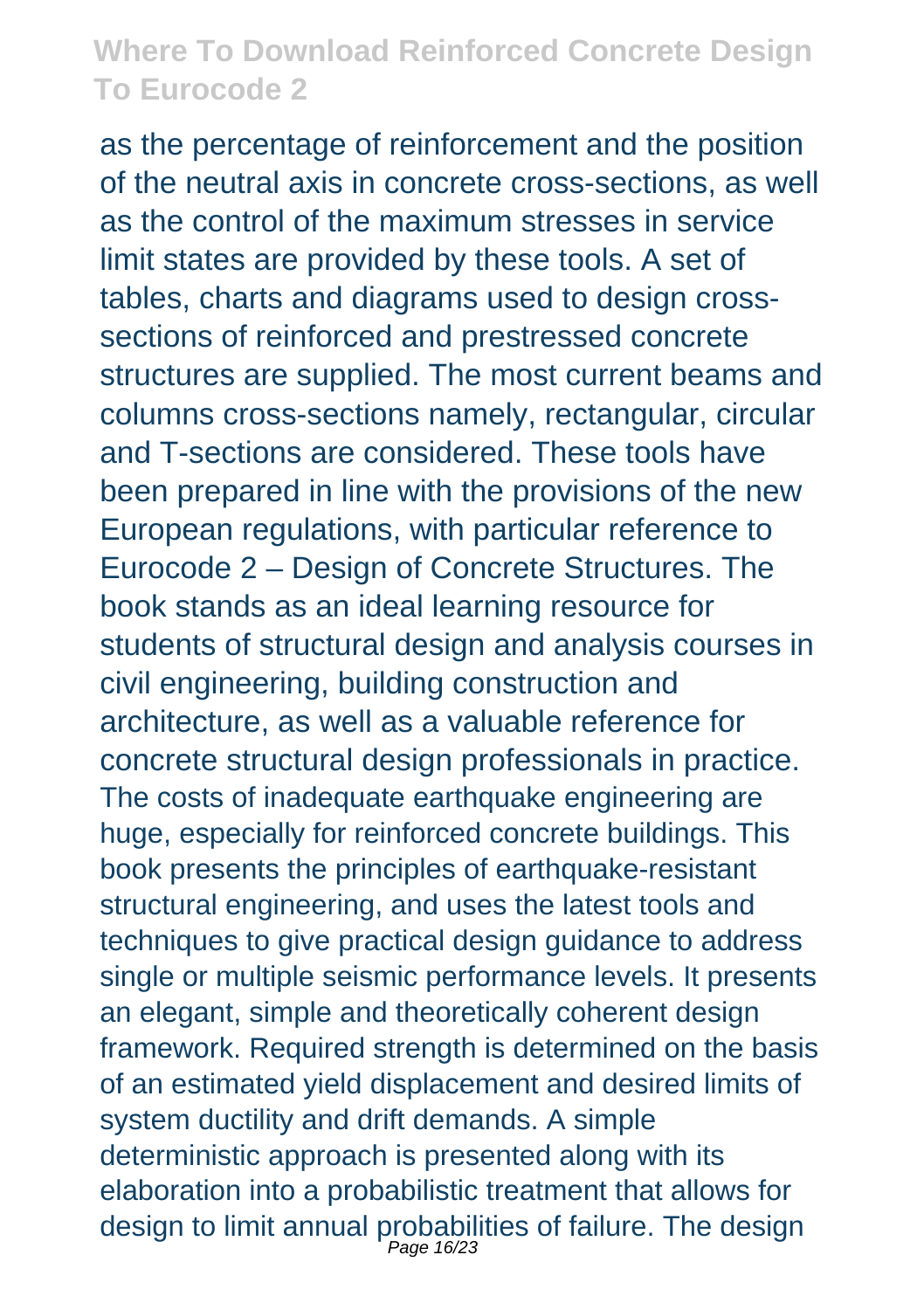method allows the seismic force resisting system to be designed on the basis of elastic analysis results, while nonlinear analysis is used for performance verification. Detailing requirements of ACI 318 and Eurocode 8 are presented. Students will benefit from the coverage of seismology, structural dynamics, reinforced concrete, and capacity design approaches, which allows the book to be used as a foundation text in earthquake engineering.

This book was written to facilitate column sizing and reinforcement design for structural engineers. It arranges the design data in a clearly structured manner, and provides quick and easy ways for engineers to compare the feasibility of multiple alternatives (various column sizes and reinforcement configurations). With the help of this book, engineers can rapidly produce outputs for architects, which the latter can incorporate into their architectural layout plans. These outputs can also benefit quantity surveyors, especially for costing purposes, and help avoid careless design errors.? The book is chiefly intended for structural engineers who implement Eurocode 2 for reinforced concrete design. To gain the most from it, readers should possess a basic understanding of column design, e.g. the stresses and forces produced in columns and their reinforcements when subjected to axial load and bending moment. However, the book also provides explanatory notes for the design data tables, allowing them to be used without prior background knowledge.

Ordinary concrete is strong in compression but weak in tension. Even reinforced concrete, where steel bars are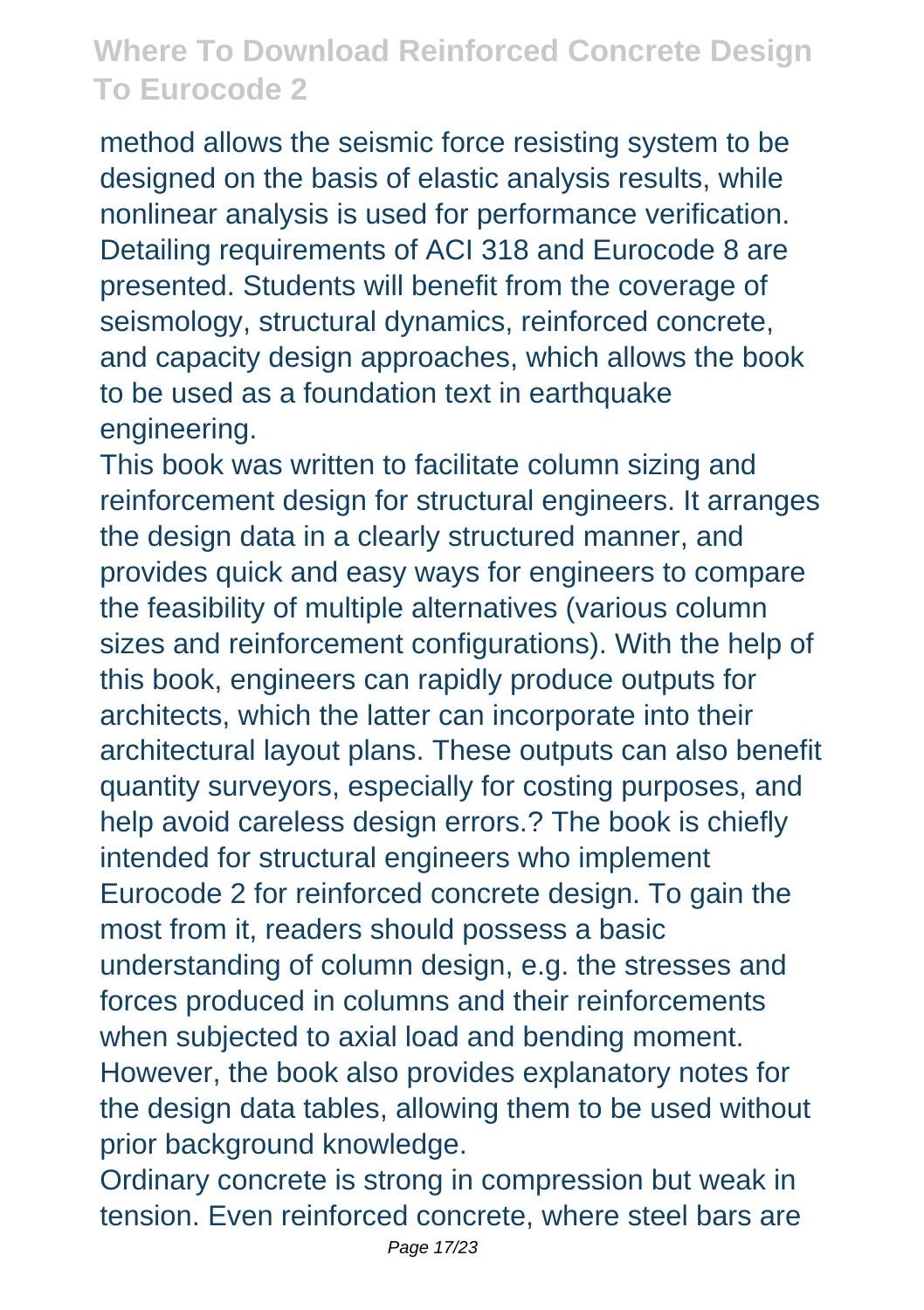used to take up the tension that the concrete cannot resist, is prone to cracking and corrosion under low loads. Prestressed concrete is highly resistant to stress, and is used as a building material for bridges, tanks, shell roofs, floors, buildings, containment vessels for nuclear power plants and offshore oil platforms. With a wide range of benefits such as crack control, low rates of corrosion, thinner slabs, fewer joints and increased span length; prestressed concrete is a stronger, safer, more economical and more sustainable building material. The introduction of the Eurocodes has necessitated a new approach to the design of prestressed concrete structures and this book provides a comprehensive practical guide for professionals through each stage of the design process. Each chapter focuses on a specific aspect of design Fully consistent with Eurocode 2, and the associated parts of Eurocodes 1 and 8 Examples of challenges often encountered in professional practice worked through in full Detailed coverage of posttensioned structures Extensive coverage of design of flat slabs using the finite element method Examples of pretensioned and post-tensioned bridge design An introduction to earthquake resistant design using EC 8 Examining the design of whole structures as well as the design of sections through many fully worked numerical examples which allow the reader to follow each step of the design calculations, this book will be of great interest to practising engineers who need to become more familiar with the use of the Eurocodes for the design of prestressed concrete structures. It will also be of value to university students with an interest in the practical design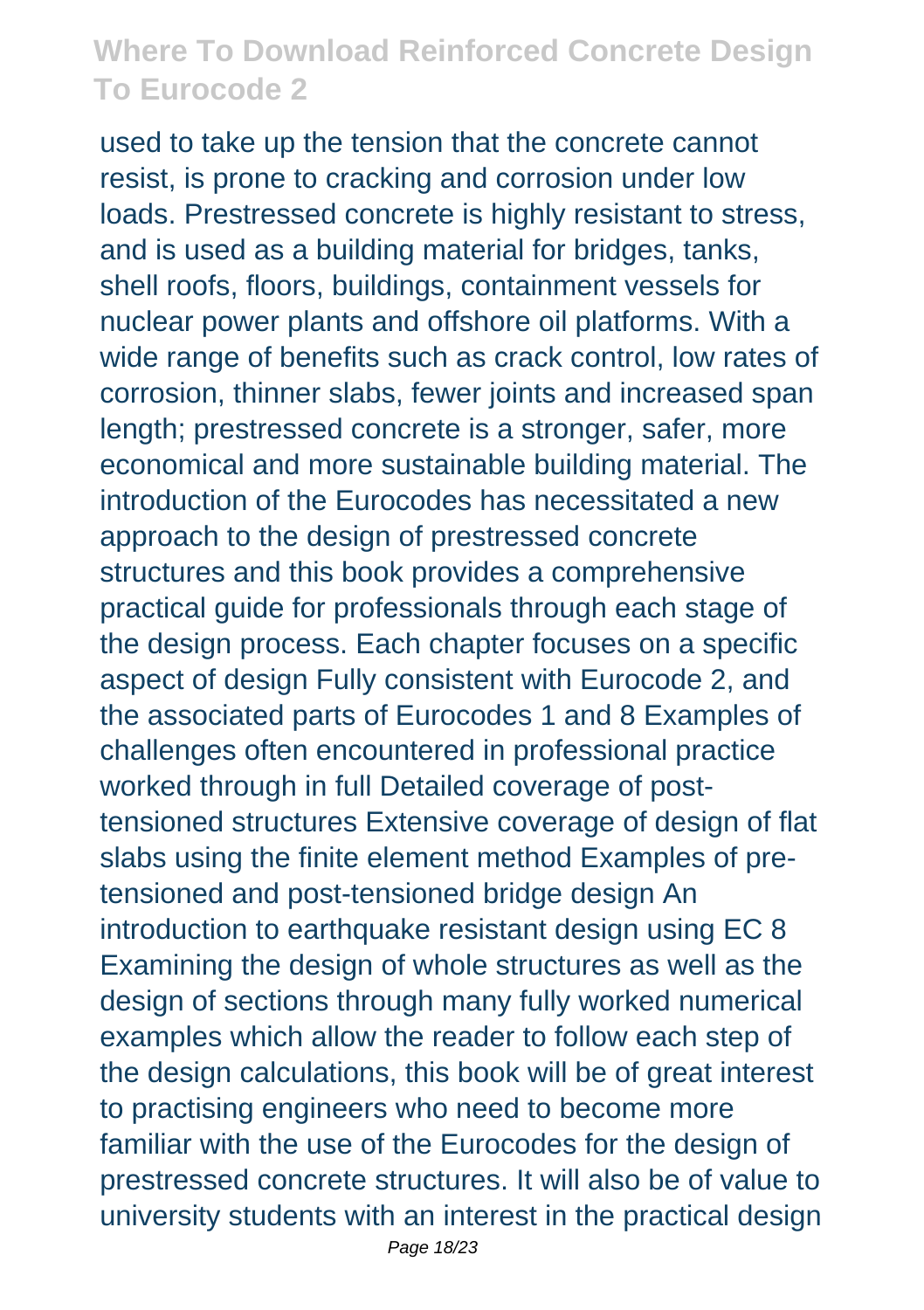#### of whole structures.

First published in 1984, Limit Analysis and Concrete Plasticity explains for advanced design engineers the principles of plasticity theory and its application to the design of reinforced and prestressed concrete structures. providing a thorough understanding of the subject, rather than simply applying current design formulas. Updated and revised th

This established and popular textbook has now been extensively rewritten and expanded in line with the current Eurocodes. It presents the principles of the design of concrete elements and also the design of complete structures, and provides practical illustrations of the theory. It explains the background to the Eurocode rules and goes beyond the c

This classic and essential work has been thoroughly revised and updated in line with the requirements of new codes and standards which have been introduced in recent years, including the new Eurocode as well as upto-date British Standards. It provides a general introduction along with details of analysis and design of a wide range of structures and examination of design according to British and then European Codes. Highly illustrated with numerous line diagrams, tables and worked examples, Reynolds's Reinforced Concrete Designer's Handbook is a unique resource providing comprehensive guidance that enables the engineer to analyze and design reinforced concrete buildings, bridges, retaining walls, and containment structures. Written for structural engineers, contractors, consulting engineers, local and health authorities, and utilities, this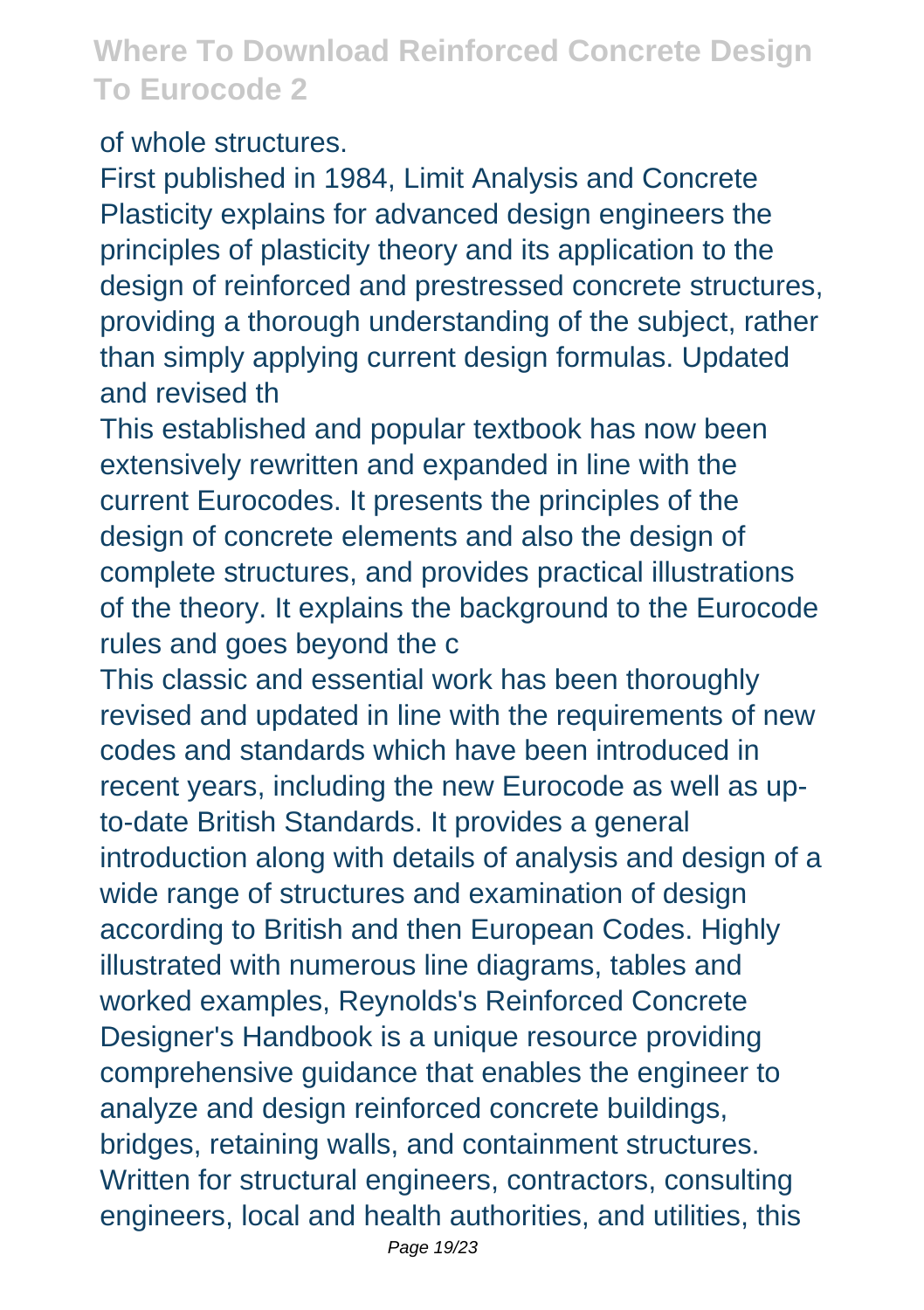is also excellent for civil and architecture departments in universities and FE colleges.

This practical design guide illustrates through worked examples how Eurocode 2 may be used in practice. Complete and detailed designs of six archetypal building and public utility structures are provided. The book caters to students and engineers with little or no practical experience of design, as well as to more experienced engineers who may be unfamiliar with Eurocode 2. Chapter 1 provides an introduction to the Structural Eurocodes, with particular reference to actions on structures. Chapter 2 describes the principles, requirements and methods used for the design of members. This is followed by worked examples for the following structures: A multi-storey office building with three forms of floor construction A basement to the office building with three types of foundations A free-standing cantilever earth-retaining wall A large underground service reservoir An open-top rectangular tank on an elastic soil An open-top cylindrical tank on an elastic soil In addition to the design of all the elements, the analysis of each structure is fully explained. This applies particularly to the design of the basement, and the tanks bearing on elastic soils, for which specially derived tables are included in appendices to the book. The calculations are complemented by reinforcement drawings in accordance with the recommendations in the third edition (2006) of the Standard method of detailing structural concrete, with commentaries on the bar arrangements. This book can be used as a stand-alone publication, or as a more detailed companion to Reynolds's Reinforced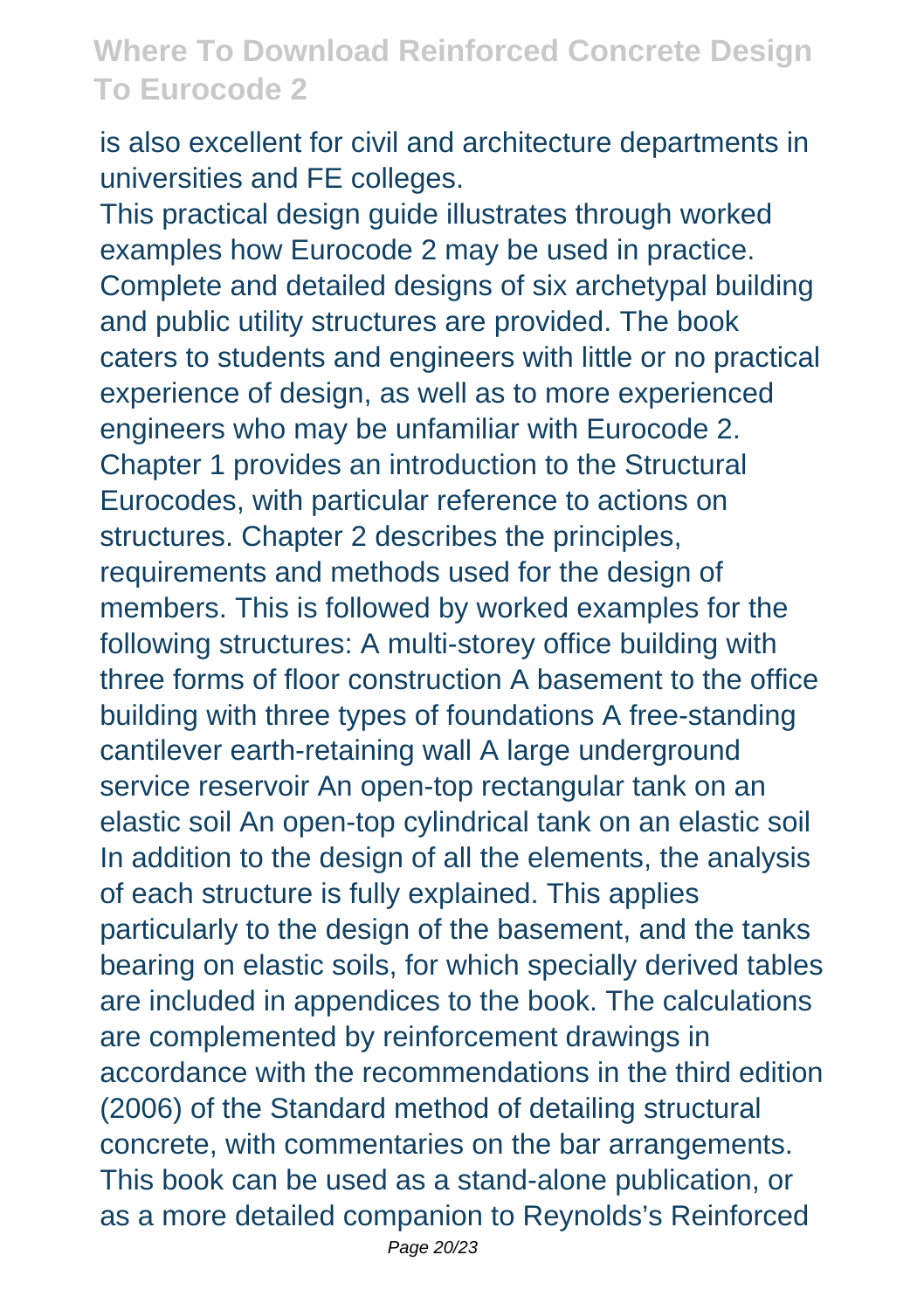Concrete Designer's Handbook, now in its 11th edition. The comprehensive treatment of the designs, and the variety of structures considered, make this a unique and invaluable work.

This book provides novel design workflow for reinforced concrete slab, beam and column. These workflows are complimented with detailed explanation and worked examples to enhance the reader's understanding. Derivation of design formulation and key calculation procedures for the determination of design forces developed in structural elements are provided as well. The design of structures in general, and prestressed concrete structures in particular, requires considerably more information than is contained in building codes. A sound understanding of structural behaviour at all stages of loading is essential. This textbook presents a detailed description and explanation of the behaviour of prestressed concrete members and structures both at service loads and at ultimate loads and, in doing so, provide a comprehensive and up-to-date guide to structural design. Much of the text is based on first principles and relies only on the principles of mechanics and the properties of concrete and steel, with numerous worked examples. However, where the design requirements are code specific, this book refers to the provisions of Eurocode 2: Design of Concrete Structures and, where possible, the notation is the same as in Eurocode 2. A parallel volume is written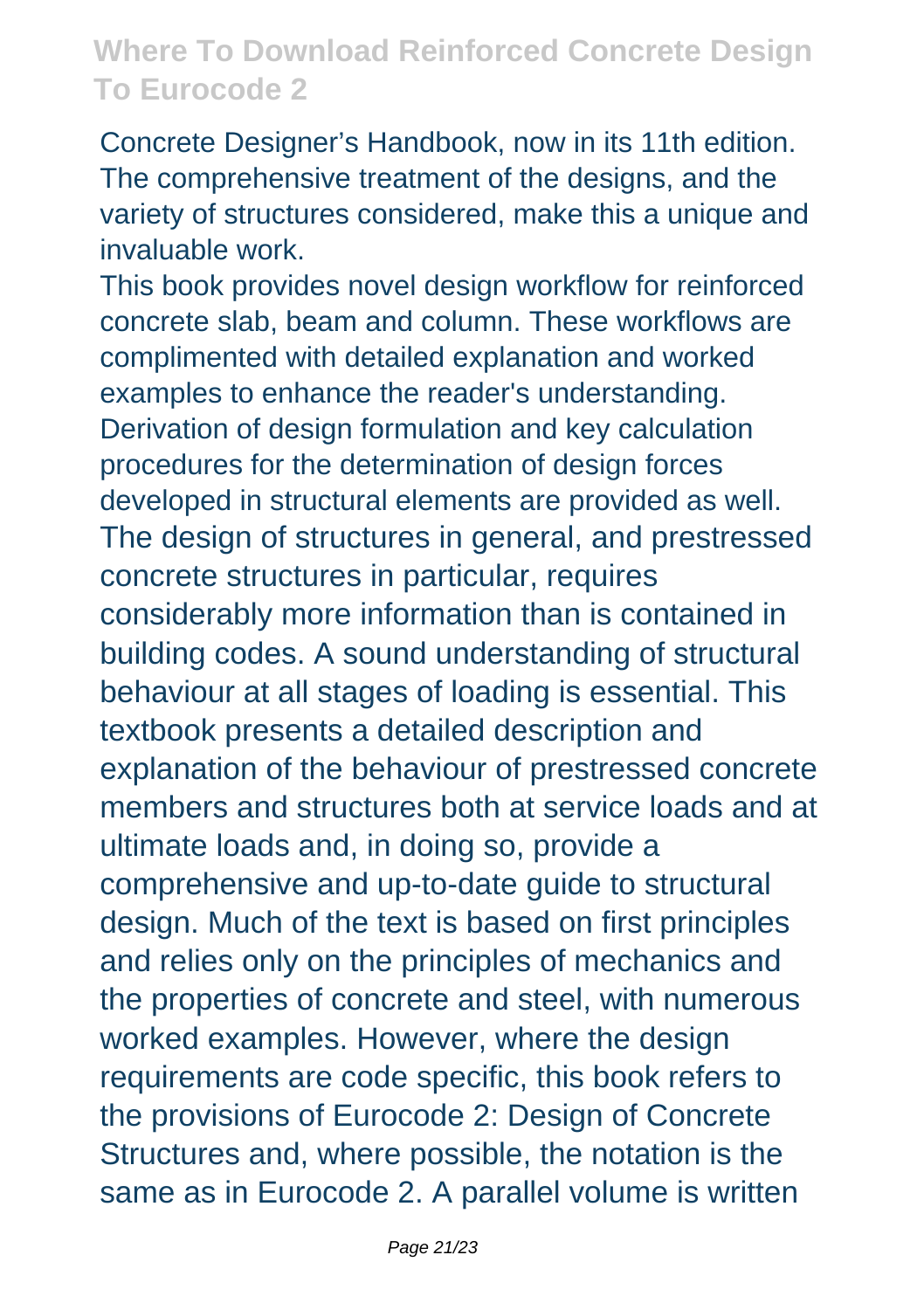to the Australian Standard for Concrete Structures AS3600-2009. The text runs from an introduction to the fundamentals to in-depth treatments of more advanced topics in modern prestressed concrete structures. It suits senior undergraduate and graduate students and also practising engineers who want comprehensive introduction to the design of prestressed concrete structures. It retains the clear and concise explanations and the easy-to-read style of the first edition, but the content has been extensively re-organised and considerably expanded and updated. New chapters cover design procedures, actions and loads; prestressing systems and construction requirements; connections and detailing; and design concepts for prestressed concrete bridges. The topic of serviceability is developed extensively throughout. All the authors have been researching and teaching the behaviour and design of prestressed concrete structures for over thirty-five years and the proposed new edition of the book reflects this wealth of experience. The work has also gained much from Professor Gilbert active and long-time involvement in the development of standards for concrete buildings and concrete bridges.

This new edition of a highly practical text gives a detailed presentation of the design of common reinforced concrete structures to limit state theory in accordance with BS 8110. Page 22/23